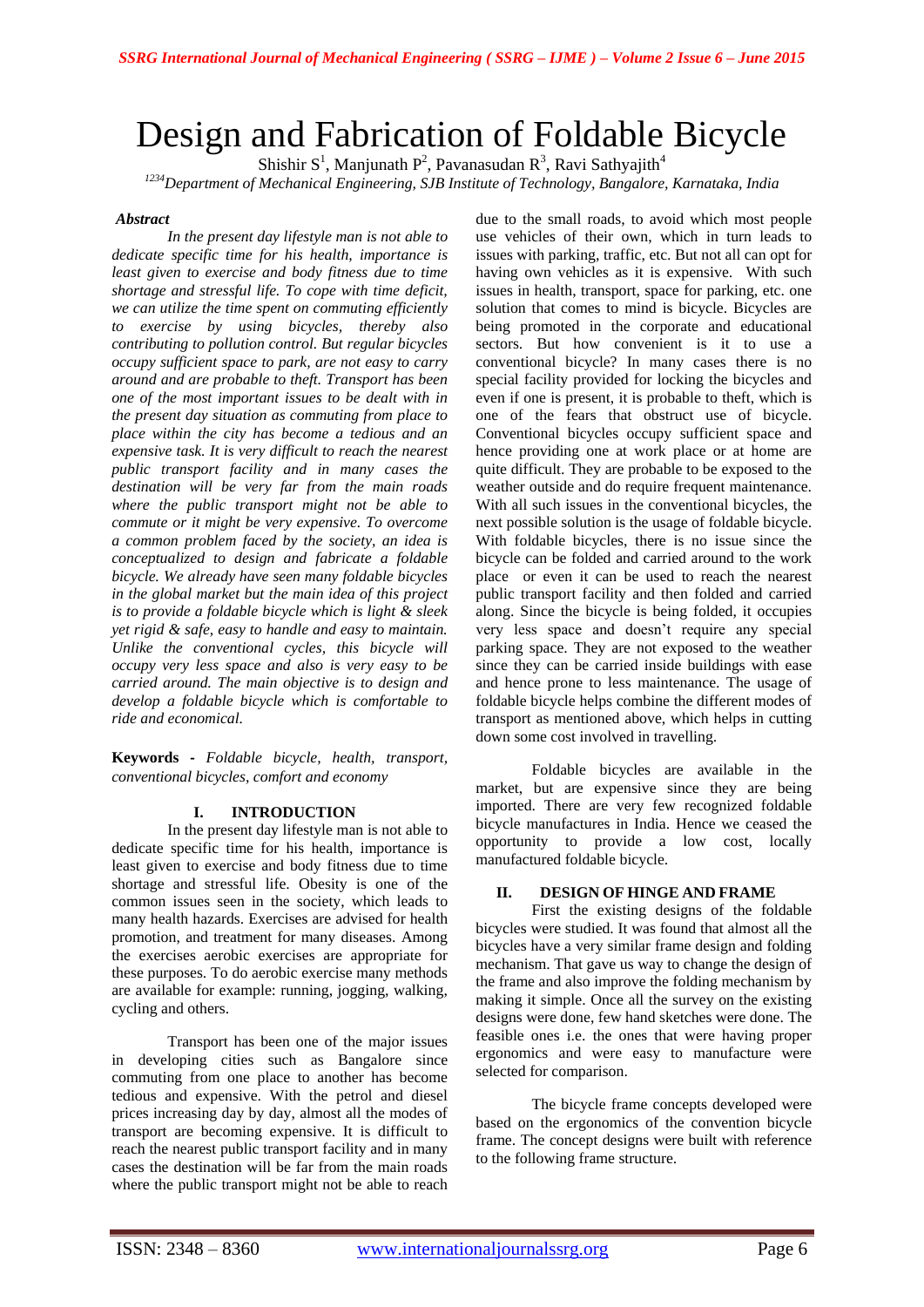

**Fig 2.1: Standard Bicycle Frame Size**

The following are the selected designs for further comparison.



**Fig 2.2: Alternative I**



**Fig 2.3: Alternative II**

#### *A. Comparison of the Concept Designs*

The first design is one which employs a single fold in the bicycle and a swiveling joint is provided near the hub so that the rear wheel folds over. This design made the bicycle fold to an approximate box of  $36"$  X  $24"$  X  $15"$  in volume which seemed a little bulky. The axis of the hinge was made perpendicular to the ground and the crosssection of the frame used is elliptical.

On the other hand the second alternative has two folds, one at the front and one at the rear. On approximating the dimensions of this design, after folding, it occupies a volume of  $25"$  X  $20"$  X  $15"$ which is a pretty good improvement compared to the first alternative. Similar to the former, even this design employs hinges with axes perpendicular to the ground. But this design is based on frame with a circular cross-section.

On comparing both the designs for volume occupied, ease of fabrication and cost of fabrication, it was found that the second alternative was advantageous over the first as it occupied less space and the fabrication didn't seem complicated. Hence after many brainstorming sessions, the second alternative was selected.

## *B. Material Selection*

Next was the selection of suitable material for the frame. It was important to make the frame sturdy, yet light. After long sessions of discussion it was finalized to use the standard material used in conventional bicycles i.e. Mild steel.

Mild steel is easily available in the required diameter and length and is also not expensive. One main advantage of using mild steel is that it is easy to fabricate with it as welding of mild steel is by arc welding process which is cheap compared to other welding methods. Use of other materials like alloys of aluminum was not selected as the availability is less and also the fabrication cost is high.

Mild steel tubes of 1", 1.5", 0.5" are easily available in the market and are the ones used for conventional bicycle manufacturing. The hinge found in the market is also made of mild steel which eases the process of joining the frame to the hinges.

The following are the chemical composition and mechanical properties of mild steel.

#### *Chemical composition*

| $0.16 - 0.18%$  |
|-----------------|
| $0.40\%$ max    |
| $0.70 - 0.90\%$ |
| 0.040% Max      |
| $0.040\%$ Max   |
|                 |

#### *Mechanical properties*

| Max Stress                     | 400-560 $n/mm^2$                             |         |
|--------------------------------|----------------------------------------------|---------|
|                                | Yield Stress $300-440$ n/mm <sup>2</sup> Min |         |
| $0.2\%$ Proof<br><b>Stress</b> | 280-420 $n/mm^2$ Min                         |         |
|                                | Elongation 10-14% Min                        |         |
| Young's modulus                |                                              | 210 Gpa |

#### *C. Hinge Design*

The hinge being a very important member of the frame required utmost attention. The hinge is the load bearing member. After a long survey of the existing hinge mechanisms used in the foldable bicycles, it was found that most of the bicycles used similar kind of hinge and locking mechanism.

The mechanism used was simple, but manufacturing something similar with available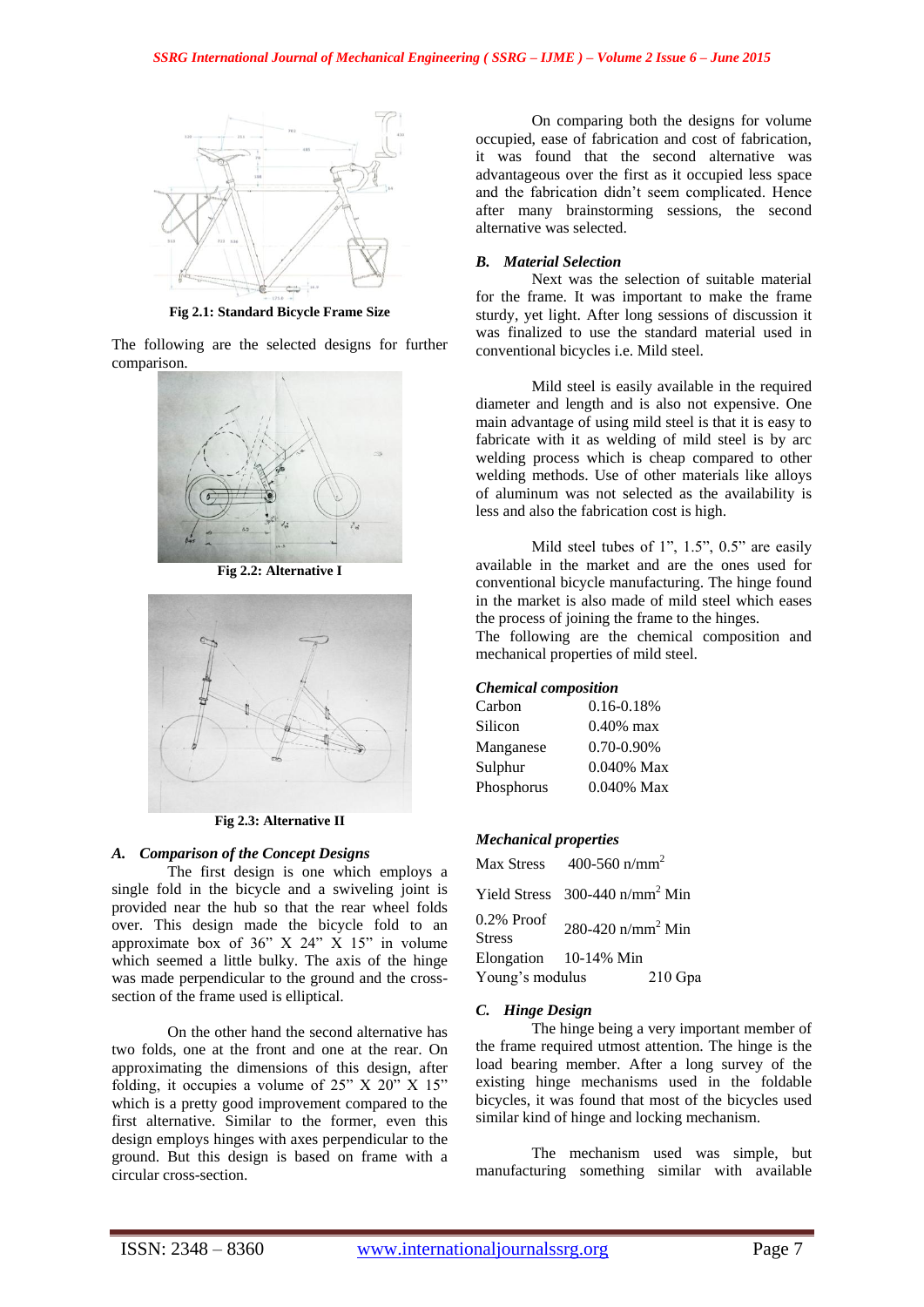resources turned out to be expensive. But the hinge mechanism or the simplest hinge mechanism used in Brompton bicycle caught our interest. This mechanism was very simple and used a screw and spring loaded mechanism to lock the hinge. The design was simple yet strong and chances of failure is minimal.

The following figure shows the hinge mechanism used in the Brompton bicycle.



**Fig 2.4: Brompton Hinge Clamp Mechanism**

This design inspired us to come up with something similar with locally available resources. First a hunt for the right type of hinge to be used was done. The Specification report on Steel butt hinges by Bureau of Indian Standards gave us the following information regarding the heavy duty square hinges.

| Table 7 | Dimensions of Heavy Weight (Type 2) Mild Steel Butt Hinges |
|---------|------------------------------------------------------------|
|         | $(Clauses 3, 5.1, 6.2.2, 6.3, 6.4 and 6.4.1)$              |

| Size | Length        | Breadth    | Thickness of<br>Flap | Diameter of<br>Hinge Pin | No. of<br>Knuckles | No. of<br>Sarew<br><b>Holes</b> | Holes for<br>Screw No. |
|------|---------------|------------|----------------------|--------------------------|--------------------|---------------------------------|------------------------|
|      | A             | B          | C                    | D                        |                    |                                 |                        |
| (1)  | (2)           | (3)        | (4)                  | (5)                      | (6)                | (7)                             | (8)                    |
| mm   | mn            | mm         | mm                   | mm                       |                    |                                 |                        |
| 50   | $50 \pm 0.5$  | $38 + 1$   | $2.00 \pm 0.08$      | $3.15 \pm 0.08$          | 3                  | 6                               | 6                      |
| 65   | $65 \pm 0.5$  | $43 + 1$   | $2.10 \pm 0.08$      | $355 \pm 0.08$           | 5                  | 6                               | 6                      |
| 75   | $75 + 0.5$    | $48 \pm 1$ | $2.45 \pm 0.08$      | $4.00 \pm 0.08$          | 5                  | 6                               | 7                      |
| 90   | $90 \pm 0.5$  | $53 + 1$   | $2.50 \pm 0.08$      | $5.00 \pm 0.08$          | 5                  | 6                               | 7                      |
| 100  | $100 \pm 0.5$ | $59 + 1$   | $2.60 \pm 0.08$      | $5.60 \pm 0.08$          | 5                  | 8                               | 8                      |
| 125  | $125 \pm 0.5$ | $65 \pm 1$ | $2.80 \pm 0.08$      | $5.60 \pm 0.08$          | 5                  | 8                               | 9                      |
| 150  | $150 \pm 0.5$ | $75 + 2$   | $2.80 \pm 0.10$      | $6.30 \div 0.08$         | 5                  | 8                               | 10                     |
| 175  | $175 \pm 0.5$ | $80 \pm 2$ | $3.20 \pm 0.10$      | $6.30 \pm 0.08$          | 5                  | 10                              | 11                     |
| 200  | $200 \pm 0.5$ | $90 + 2$   | $3.50 \pm 0.10$      | $6.30 \pm 0.08$          | 5                  | 10                              | 11                     |

**Table 2.1: Dimensions of Heavy Weight Mild Steel Butt Hinges**

We identified the proper hinge for our bicycle, we selected the 50mm X 50mm hinge, it was up to us to modify it for the purpose. A normal mild steel hinge was to be converted into a member that can lock after the bicycle was unfolded. This was a challenging task. Once the required data was gathered regarding the dimensions of the hinge and frame, the hinge was modeled using 3D tools.

The clamping mechanism was also designed with the hinge.

The following figures show the hinge clamp mechanism.



**Fig 2.5: 3D Model Of Hinge Mechanism**

The Hinge was so designed that welding the mild steel tubes to it any angle was an easy task, which is achieved by using the half cups on each face of the hinge. An M6 25mm long nut was to be welded on the inner face of the hinge to facilitate clamping.

The clamp was designed based on the dimensions of the hinge. The clamp is so designed that the hinge can be locked with minimum effort yet there is no compromise with the strength of the clamp. The following figure shows the CAD drawing of the clamp that has to be machined.



**Fig 2.6: Draft of Hinge Clamp**

# *D. 3D Model of the Frame*

The 3D model of the bicycle frame was developed based on the concept design. First a 2d draft of the design was done in AutoCAD with the required dimensions and angles, then a skeleton of the bicycle frame was developed with the position of the hinges.



**Fig 2.7: Draft Showing Measurement of Frame Members**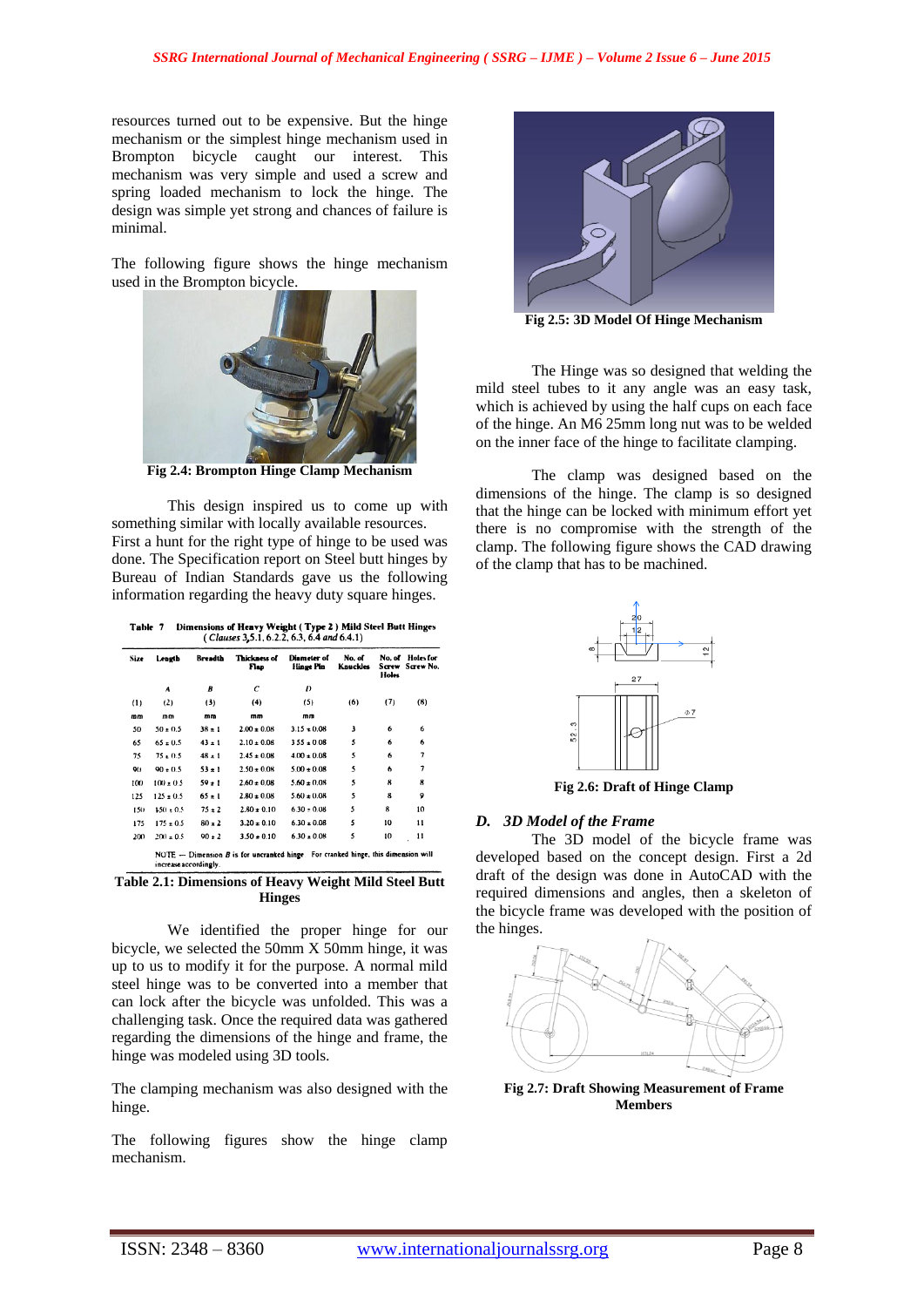

**Fig 2.8: Draft Showing Angles Between Frame Members** 

# **III. FABRICATION**

The fabrication of the bicycle was done with the help of the CAD drawings. First the hinges were fabricated, followed by the frame.

A M6 25mm long nut was welded on the inside of the hinge first. The two half cups were welded on the outer faces of the hinges. Once that was complete, the machined clamp and was assembled with the hinge with the help of quick release levers.

The hinge after fabrication is as shown in the figure below.



**Fig 3.1: Fabricated hinge clamp system**

Once the hinge was successfully done, the fabrication of the frame started.

First the bottom shell was taken and the seat tube was welded to it. The figure shows how the fabrication was carried out. Once the seat tube was fixed, came the tricky part where the frame tube, the rear part of the frame etc. were to be welded at different angles. With reference to the CAD drawing, the angles were measured and the welding was done carefully and rechecked for errors in angle and straightness of the members. Once the tubes were welded to the right angle and cut to the required dimension, the hinges were welded to the ends of the tubes, making sure that all the hinge axes were perpendicular to the ground. After the hinges were welded, the hinges were clamped tight and then the rest of the welding began. After the members welded, they were folded and checked for errors. The above figure shows how the rear part of the bicycle folds. Welding of the front end of the frame and the head tube assembly followed. After the welding was done the whole frame was checked for alignment errors and once the errors were rectified the weld was finalized and the process of grinding the joints was

carried out. Once the whole frame was ready, the wheels were assembled to the frame and the alignment was checked. Then the frame was folded and checked for errors. After the folding errors were checked, the frame was tested for load carrying capacity.

# **IV. TESTING FOR BENDING AND COMPRESSION LOADS**

# *A. Bending Test*

The tube used to fabricate the bicycle was subjected to bending test. A tube of outer diameter 1 inch, 16 gauge and length 10 inches was used as the test specimen. The specimen was mounted on the UTM with necessary arrangements to perform bending test. The specimen was supported by two vblocks and then the bending test was done. It was observed that the tube does not show much deflection till a load of 4 KN, but the since the tube is hollow first the outer surface of the tube was bent then the whole tube started bending. The bending test was carried out till a deflection of 8.5 mm was observed. The variation of the deflection with respect to the load is as shown in the graph below.<br>  $\frac{\text{Bending Test (Deflection V/s load)}}{\text{Bending Test (Deflection V/s load)}}$ 



**Fig 4.1: Graph of Deflection v/s Load for bending test**

The following figure shows the specimen setup on the UTM and the specimen after the bending test was performed.



**Fig 4.2: Specimen Setup on UTM for Bending Test**

### *B. Compression Test*

The mild steel tube was cut and welded to the angle as in the frame design and tested on the UTM till fracture. The mild steel tube of outer diameter 1 inch and 16 gauge was used to build the specimen as per the required dimensions. Compressive load was applied on the specimen. It is observed that there is very less deflection up to a load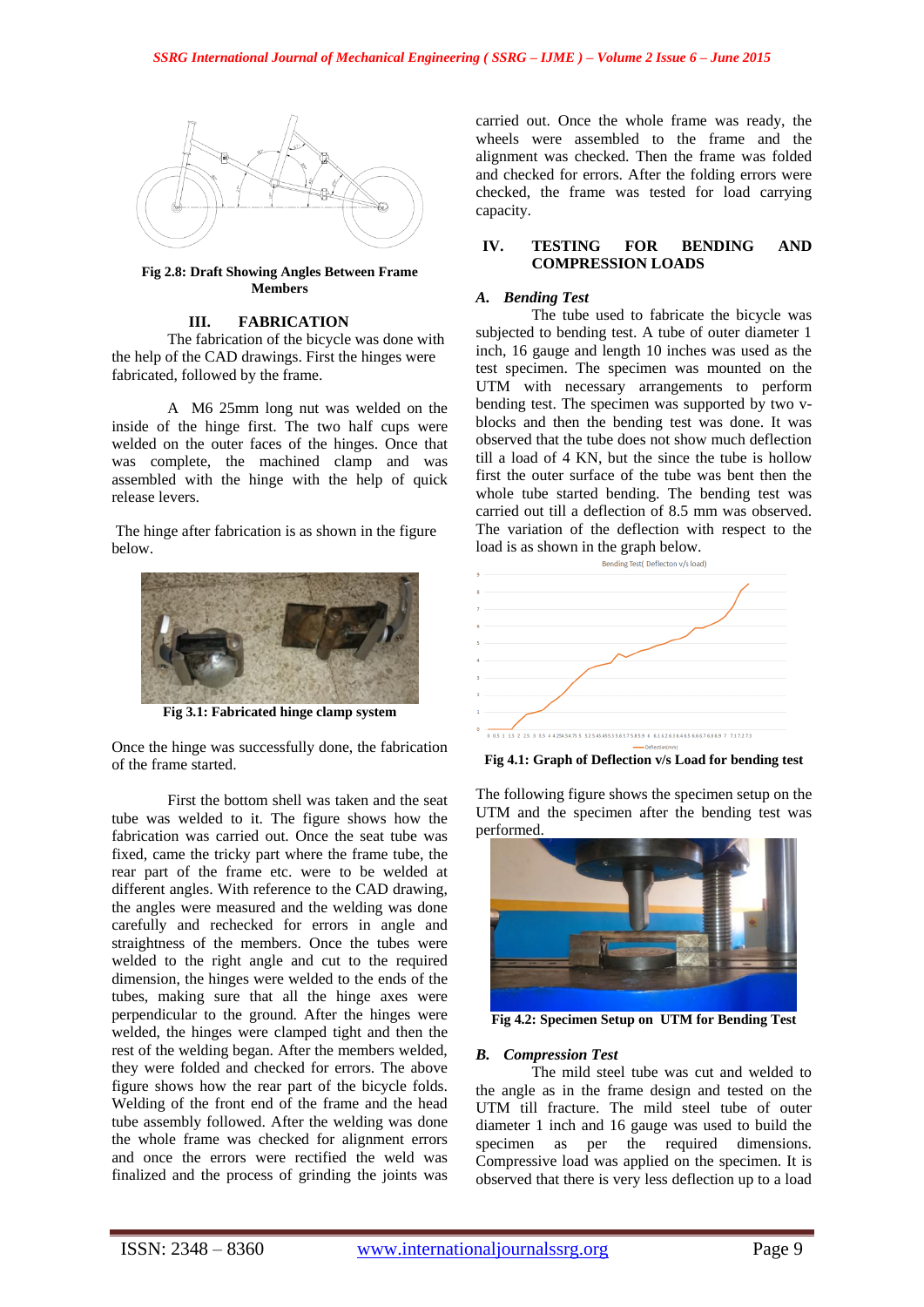of 4 KN and then the joint shows plastic deformation at 5KN and then fractures at a load of 6.5 KN. The result of the test is plotted as a graph of deflection versus load and is as shown in the below figure.<br>  $\frac{1}{\text{compressive test on well joint (Deflection v/s load)}}$ 



**Fig 4.3: Graph of Deflection v/s Load for Compression Test**

# *C. Practical Testing*

Once the bicycle frame was fabricated with reference to the design, it was practically tested to check if any bending was observed near the hinges. It was found that there was a considerable bending in the front portion of the frame. The figure shows the region where the bending was experienced. As this was one major problem to be dealt with, a slight modification had to be done on the frame which is clearly explained in the next chapter.



**Fig 4.4: Area of Failure Highlighted**

# **V. MODIFICATION & FINISHING**

As it was found that the frame was bending at the joint, the design required a modification. The only possible solution was to reinforce the frame. The frame was reinforced by adding an extra member in between the seat tube and the head tube. The figure shows how the design was modified.



**Fig 5.1: Dimensions of Modified Frame**



**Fig 5.2: Angles Between Members in the Modified Design**

Once the design was finalized, the frame was modified. After the fabrication, the frame was tested again to check for any other faults. After the modification, the frame looked as in the figure.



**Fig 5.3: Modified Frame**

The bicycle was folded and checked for flaws. The figures show the bicycle after folding.



**Fig 5.4: Modified frame Folded**

# **VI. CONCLUCION**

The design of the foldable bicycle was based on the standard data available. The fabrication was done using locally available materials.

Compared to the foldable bicycles existing in the market, our bicycle is economical and occupies less space. The weight of our bicycle is with par with light weight bicycles available in the market, though the material used for fabrication is mild steel.

The bicycle has adjustable seat and handle positions enabling both children and adults to use the same bicycle.

Though the bicycle is foldable, sleek and having small wheels, complete justice is done to the ergonomics of the rider hence making it comfortable.

The idea of providing a foldable bicycle which is light  $\&$  sleek yet rigid  $\&$  safe, easy to handle and easy to maintain has been met.